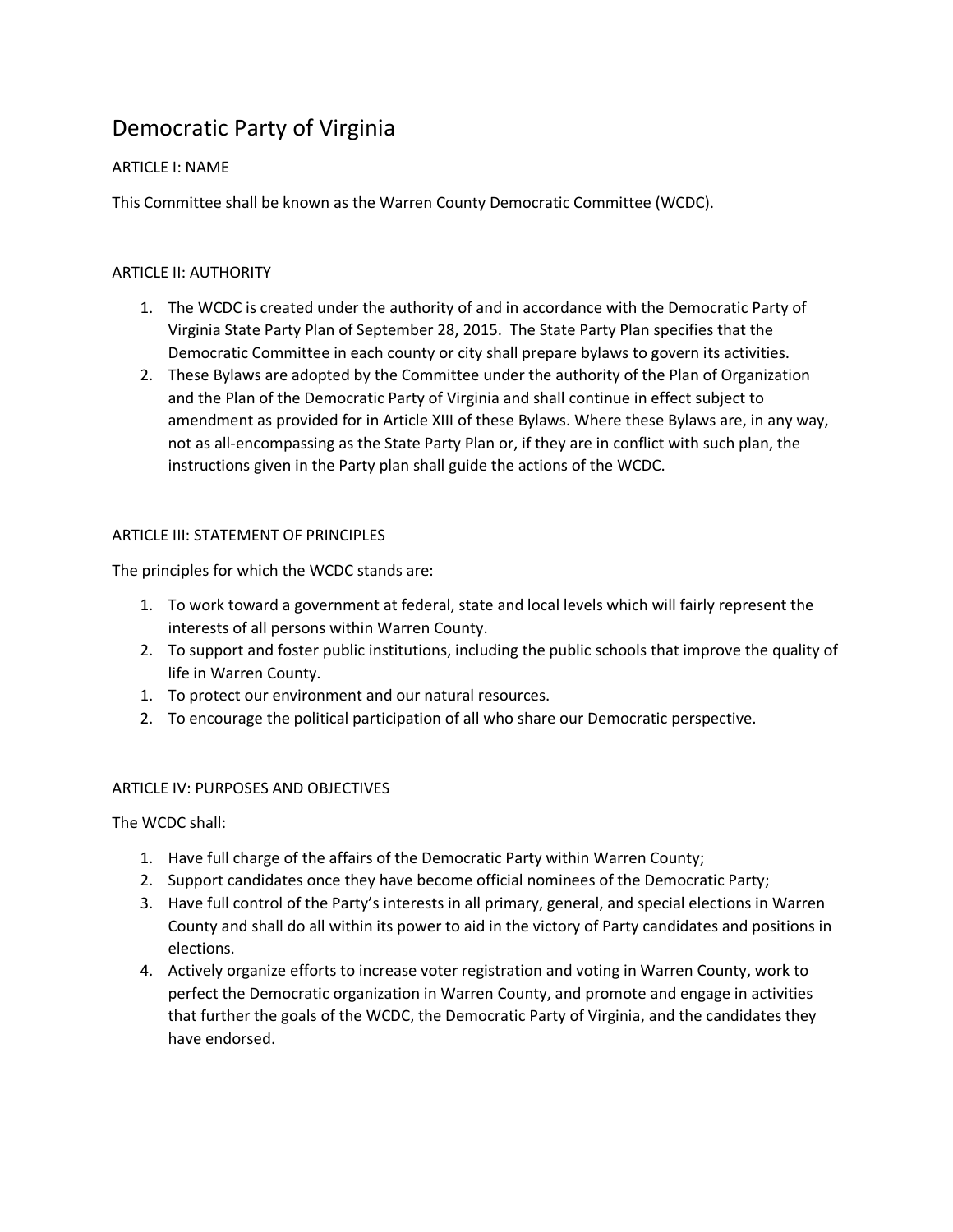#### ARTICLE V: MEMBERSHIP

- 1. The WCDC shall consist of those members elected in a biennial caucus for the purpose of committee reorganization and those who, subsequent to the caucus petition for membership and are elected by the WCDC.
- 2. There shall be no limit on the number of members who actively serve on the WCDC. Every effort shall be made to insure that each of the five Magisterial Districts is well represented, as well as each of the precincts within those Districts.
- 3. When the WCDC is to be reconstituted by the Democratic voters of Warren County, the WCDC chair shall implement the Rules for the Committee Reorganization Caucus adopted for such reorganization. These Rules shall be adopted by two-thirds (2/3) vote of voting members present at a regular or special meeting conducted prior to such reorganization. The Rules shall indicate the time, place, and manner of election, the basis of representation, filing fees, if any, and the time, place and manner of filing declarations of candidacy for election to the WCDC if such is required. The Chair of the WCDC shall cause ample public notice of all these matters to be made in order that maximum participation of the Democratic Voters of Warren County may be encouraged.
- 4. Membership applications will be accepted from persons who declare themselves Democrats, pledge to support Democratic candidates and who reside in and are registered to vote in Warren County.
- 5. The WCDC shall assess regular annual dues of \$30.00, which shall be paid on a voluntary basis by members of the WCDC.
- 6. The WCDC shall have the right to remove anyone from membership for failure to uphold the rules and principles of the Democratic Party of Virginia (particularly as set forth in the State Party Plan – Section 10.8).

# ARTICLE VI: OFFICERS

- 1. Elected Officers: Within forty (40) days of the biennial organizational meeting, the WCDC shall elect the following officers: Chair, Vice-chair, Secretary, and Treasurer. Such elections shall be by secret ballot, except when a candidate or slate of candidates is unopposed.
- 2. Standing Committee Chairs: The Chair of the WCDC shall nominate chairs to head the following standing committees. These nominees will assume leadership of their respective committees after election by the WCDC.
	- a. Finance
	- b. Communications
	- c. Community Outreach
	- d. Fundraising
	- e. District Operations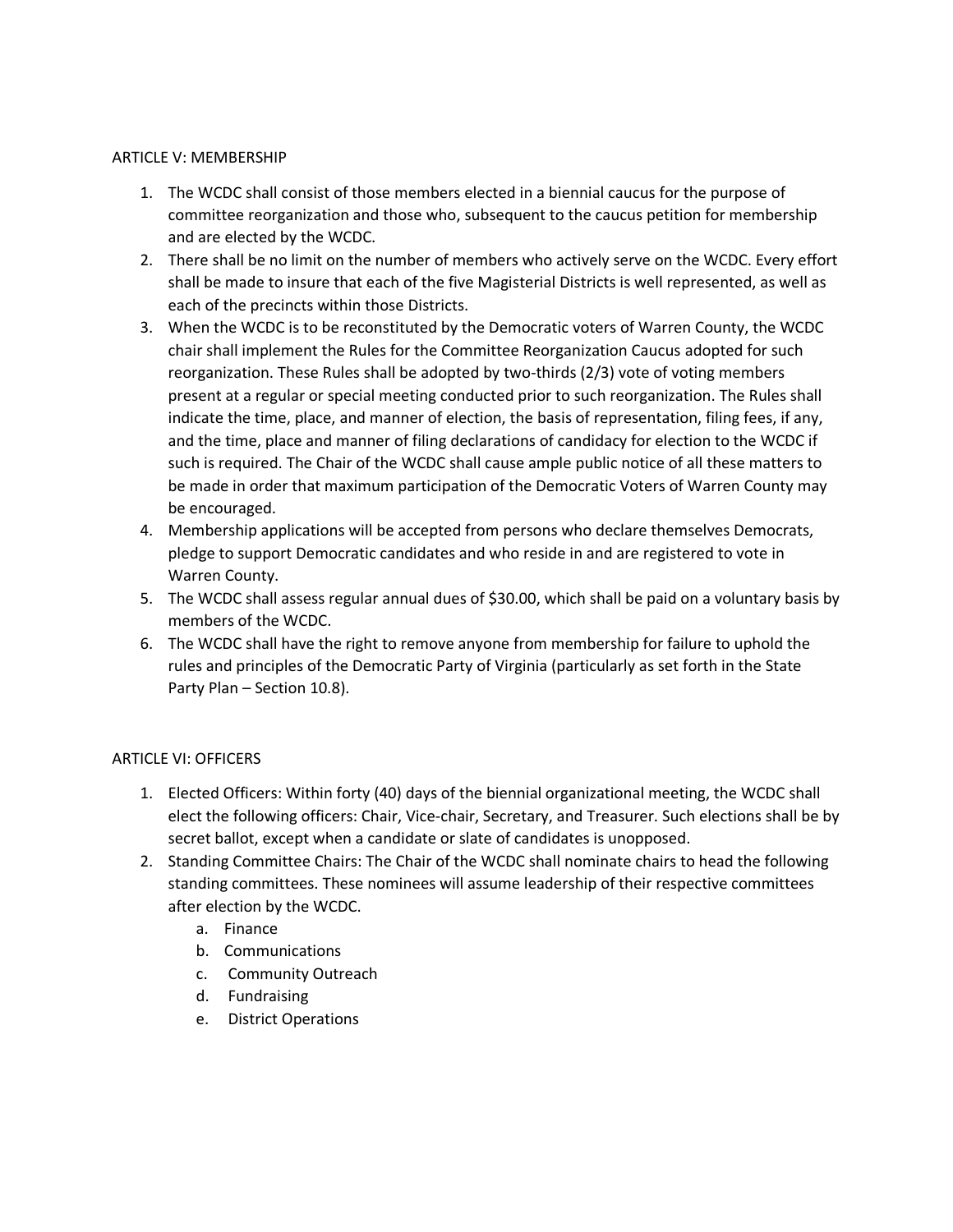3. Ad Hoc Committee Chairs: The Chair may appoint, at his or her discretion, such ad hoc committees, as he or she deems necessary, and appoint their chairs.

4. Removal from Office:

Any officer or chair of a standing committee shall be subject to removal from office if the Executive Committee finds that the officer is guilty of misfeasance, malfeasance, or willful neglect of duty required by the office, and reports the finding to the full WCDC. Removal shall be by a two-thirds (2/3) vote of the WCDC members present. The vote shall be taken by secret ballot, taken in closed session. The Chair of the WCDC must notify the officer in question in writing of the finding of the Executive Committee no more than twenty (20) or no less than ten (10) days before any regular or special meeting is to take place to consider such an action. The officer in question shall be afforded the right to be heard and to refute any finding made against him or her by the Executive Committee before any vote is taken.

#### ARTICLE VII: EXECUTIVE COMMITTEE

- 1. The Executive Committee shall consist of the Chair, Vice Chair, Secretary and Treasurer.
- 2. The Executive Committee shall:
	- a. Develop plans for future WCDC activities;
	- b. Prepare agenda items for WCDC meetings, and
	- c. Act on behalf of the WCDC between regular meetings of the WCDC, as necessary,

3. The Executive Committee is authorized to evaluate the activities, aims, and policies of the WCDC, and submit recommendations, based on such evaluations, to the WCDC.

#### ARTICLE VIII: DUTIES OF THE OFFICERS

1. The Chair shall:

a. Preside at all meetings of both the WCDC, the Executive Committee and Steering Committee, unless the Vice Chair or other WCDC member has been designated to preside;

- b. Appoint all chairs of standing committees;
- c. Appoint chairs to ad hoc committees;
- d. Act as the chief executive officer of the WCDC;

e. Be an ex-officio member of all committees of the WCDC and may designate a representative to attend meetings of such committees.

f. Be the spokesperson for the WCDC and for the Democratic Party in Warren County.

g. Attend State and 6th Congressional District Democratic Party meetings as he or she shall consider appropriate.

h. Appoint members to special positions within the WCDC to undertake ongoing or special projects, such as a Registrar of Voter Records, Sergeant-at-Arms or a Parliamentarian.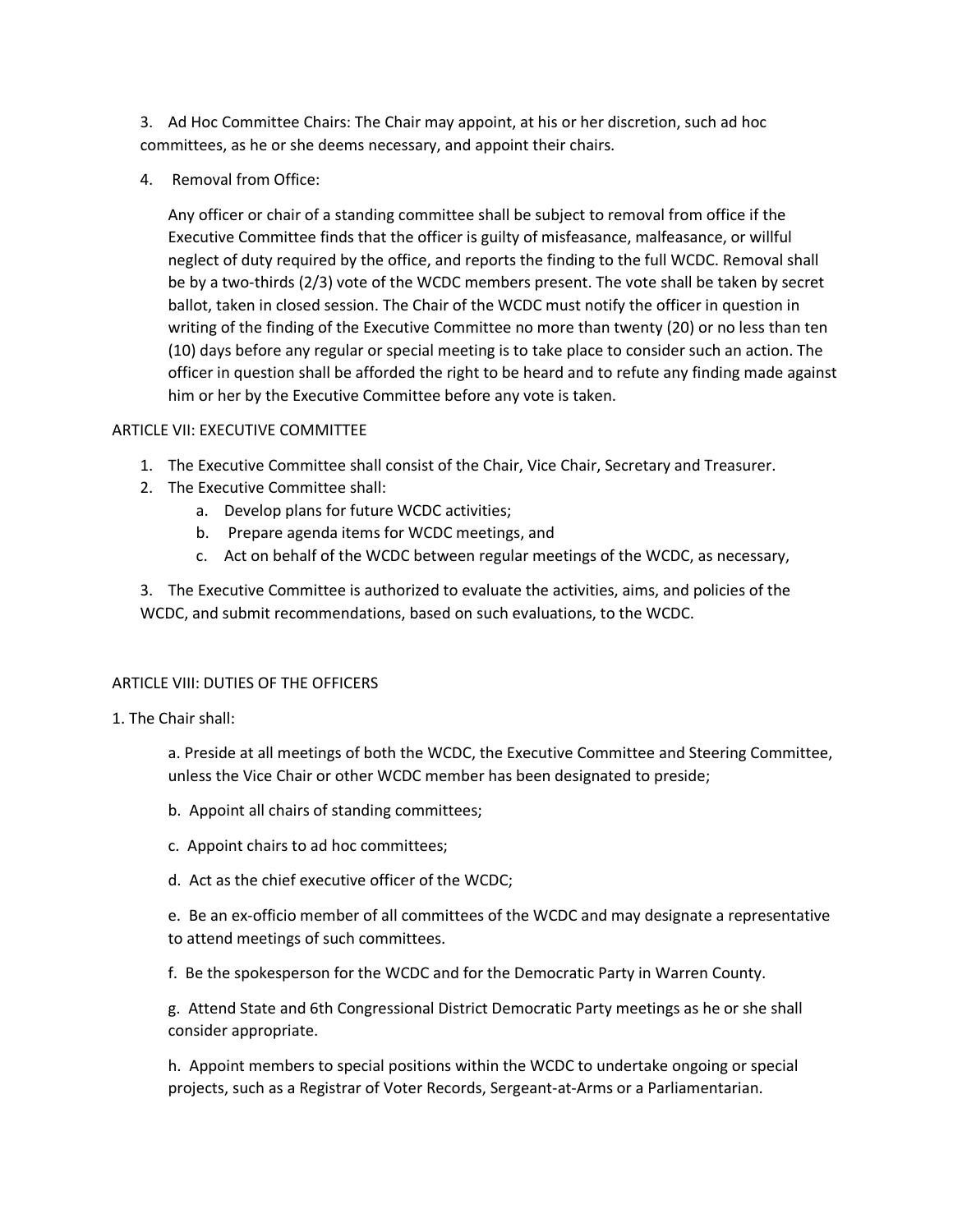2. The Vice Chair shall:

Preside at all meetings of both the WCDC and the Executive Committee in the absence of the Chair, or when designated by the Chair to preside, and perform such other duties as may be assigned by the Chair.

- 3. The Secretary shall:
	- a. Keep minutes of all meetings of both the WCDC and Executive Committee;
	- b. Keep records of attendance at all WCDC meetings
	- c. Keep faithful records of all correspondence received and sent

d. Keep all records organized in an accurate and orderly way to include membership records (Name, Address, E-mail, and Telephone).

e. Give all notices in accordance with these by-laws and make copies of minutes and all other records available to all members of the WCDC upon request

f. Perform such other duties as may be assigned by the Chair or the WCDC

g. Appoint an Assistant Secretary at his or her discretion

h. Every six months according to Section 8.6 of State Party Plan submit Committee changes including Officers, if necessary.

- 4. The Treasurer shall:
	- a. Keep accurate and faithful records of all monies spent and received by the WCDC

b. Provide a financial report at every WCDC meeting, or when otherwise requested by the WCDC;

c. Pay the Expenses incurred by the WCDC as budgeted or when authorized by the Executive Committee

d. Prepare appropriate financial documents required by the County committee.

#### ARTICLE IX: STANDING COMMITTEES

1. Finance

The Finance Committee shall assist in formulating the annual budget and evaluate the WCDC fundraising needs.

2. Communications

The Communications Committee shall, in cooperation with the other Standing Committees and the Secretary, develop and maintain a website and mailing list to involve citizens of Warren County in the Democratic Party. The Communications Committee shall, with the approval of the Chair, furnish press releases to media and make use of such other means of communication as may be available and appropriate.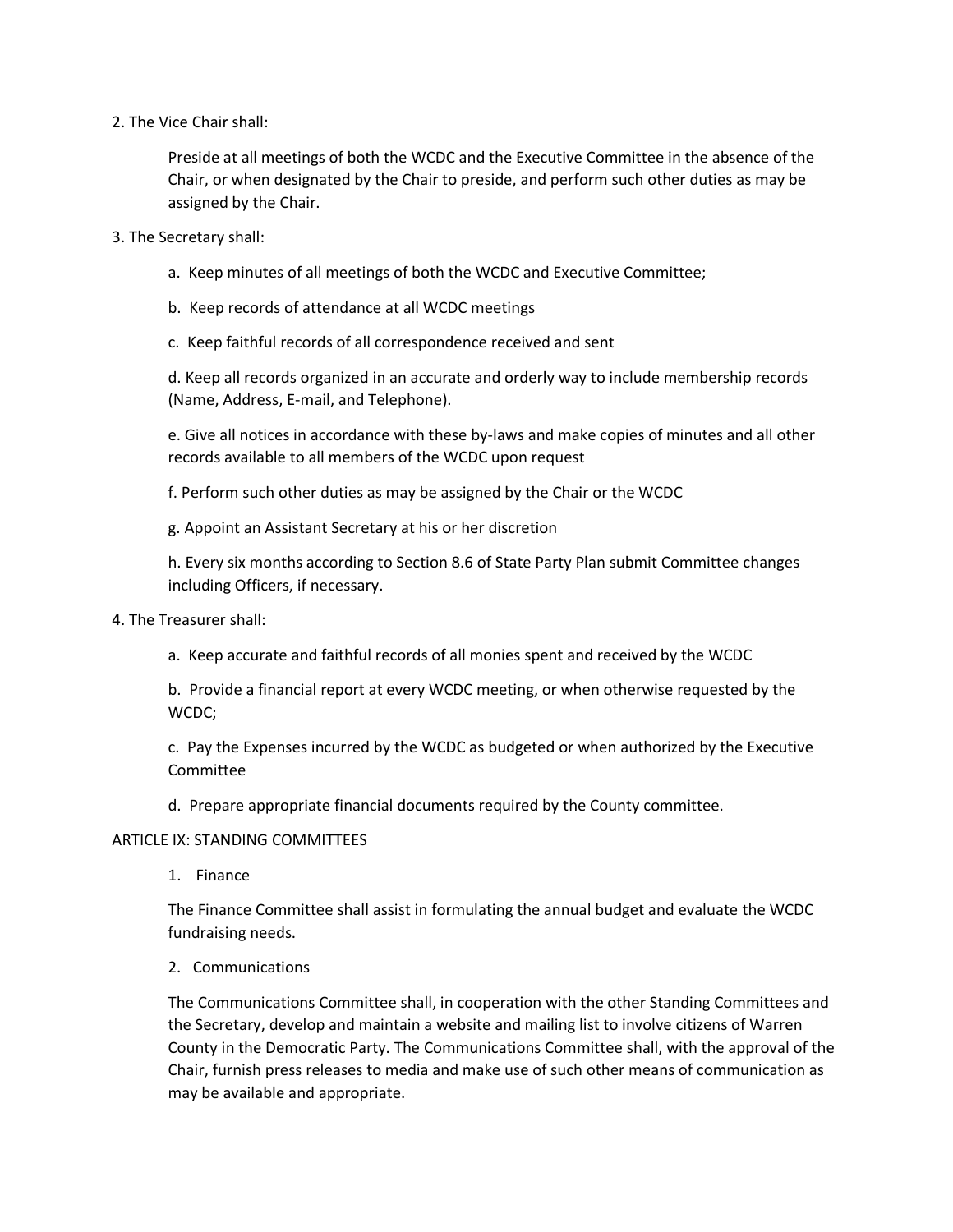### 3. Fundraising

The Fundraising Committee shall, in cooperation with the Executive Committee and Finance Committee of the WCDC, plan such fundraising events as may be appropriate for supporting the goals of the WCDC.

## 4. Community Outreach

The Community Outreach Committee shall engage the citizens of Warren County and enhance the standing of the WCDC in the community through public forums and participation with organizations that address issues of importance to the Democratic Party.

### 5. District Operations

The District Operations Committee shall organize each Magisterial District and appoint captains for the Magisterial Districts and the Precincts therein, develop lists of Democratic voters and conduct voter registration drives and take action to get out the vote and staff polling places at election time.

#### ARTICLE X: STEERING COMMITTEE

The Steering Committee shall consist of:

- 1) The Executive Committee of the WCDC;
- 2) The representative to the 6th Congressional District Committee and
- 3) The Immediate Past Chair of the WCDC.

It shall be the duty of the Steering Committee to insure that all business of the WCDC is in compliance with the 6th District and State Committee rules and procedures including all resolutions to come before the WCDC for approval by the membership except in the case of emergencies, when two-thirds of those present and voting may set aside this provision.

No resolution or action shall be taken by the WCDC that is deemed to be in violation of District and/or State Party rules.

#### ARTICLE XI: BUDGET

1. An annual budget identifying revenues and expenditures on a monthly and year-to-date basis shall be prepared by the Finance Committee and submitted to the Treasurer and the Executive Committee for revision and approval by March 1. The Executive Committee will present the proposed budget to the WCDC not later than the regularly scheduled meeting in April of each year for consideration. Until such time as the budget is passed, the Chair may spend or commit monies to keep the WCDC functioning not to exceed the cost of 1) an office if WCDC is within the terms of a lease and, 2) an additional \$250 per month. The subsequent approved budget is to account for all of these initial expenditures. No expenditure or commitment of funds by any member of the WCDC shall be made without prior approval of the Treasurer. Decisions as to whether an expense incurred by a member of the Committee is reimbursable will be made by the Treasurer in consultation with the Chair.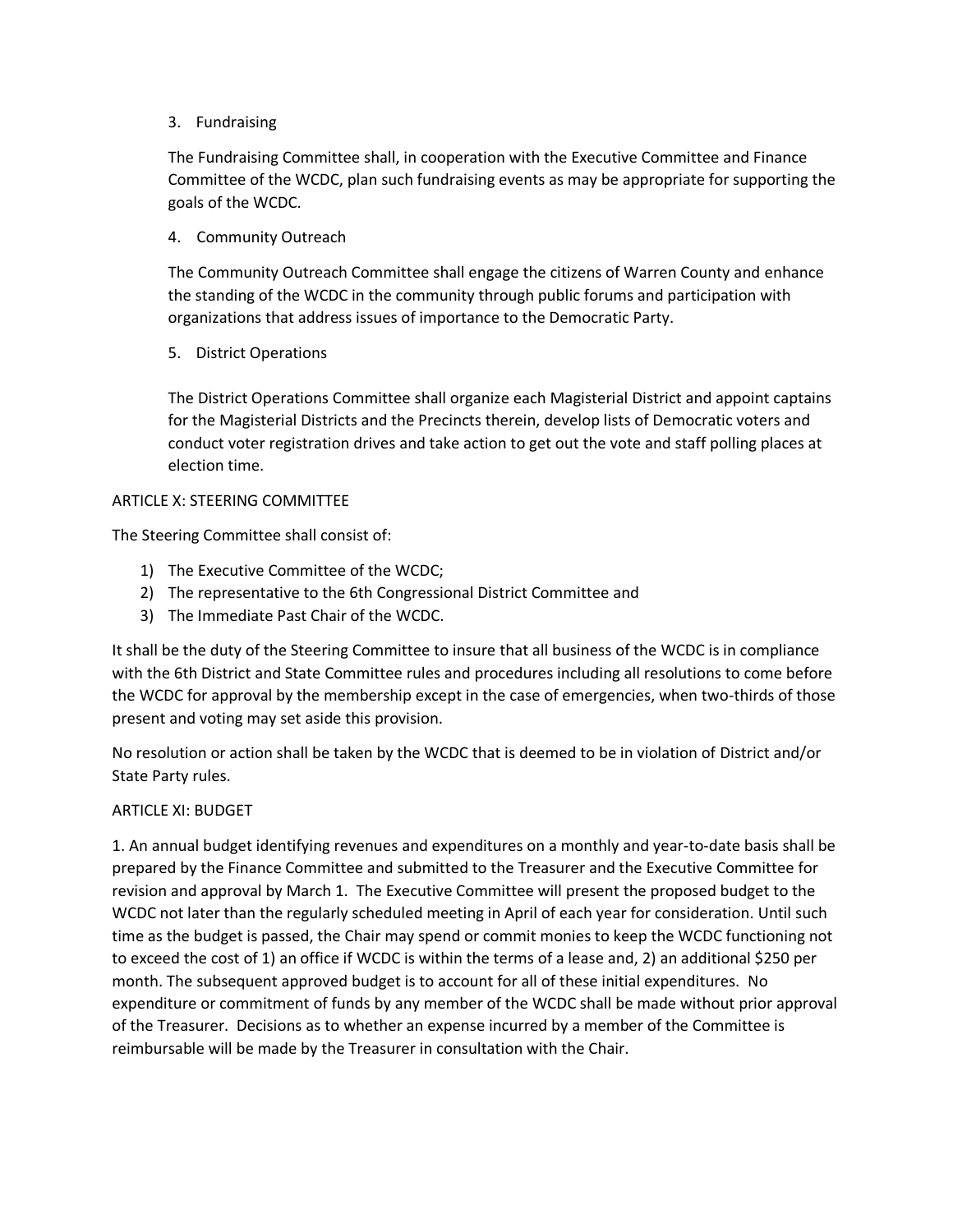3. An audit shall be performed biennially by at least one person chosen by the Chair from among WCDC members who is not part of the Executive Committee. The findings of the Audit Committee shall be reported to the WCDC at the next regularly scheduled meeting following the audit.

#### ARTICLE XII: MEETINGS

1. The WCDC shall meet on the second Saturday of each month, at a time and place to be specified by the Chair. The WCDC may amend this schedule if it so desires. In addition, meetings of the WCDC may be held:

a. Upon the call of the Chair whenever it is in the interest of the Party, or

b. Within fifteen (15) days following receipt by the Chair of a written request, signed by at least ten percent (10%) of the membership, stating the purpose for which a meeting is requested, or

c. At such times and places as a majority of the membership at a properly convened meeting of the WCDC may determine.

3. Within forty (40) days following the election of members as required in Article V, the new Committee shall meet and organize by electing officers in accordance with the Reorganization Rules as noted in Article V, Section 3. Within thirty (30) days of the election of officers, the outgoing officers are required to turn over to the newly elected officers all records, correspondence, financial records, and other property belonging to the WCDC.

4. All WCDC meetings shall be open to the public and to the press, except that any particular meeting or portion thereof may be held in executive session when requested by a majority of the WCDC then present.

#### ARTICLE XIII: AMENDMENT OF BYLAWS

These Bylaws may be amended by the WCDC at any regular or special meeting called for that purpose, provided that a quorum is present. A two-thirds (2/3) vote of those present and voting shall be required for the adoption of an amendment. Any proposed amendments to the Bylaws must have been disseminated in writing or electronically to the entire membership at least ten (10) days prior to the meeting at which action on the proposal is taken. Whenever proposed amendments cannot be voted on because of a lack of a quorum, the proposed changes shall be carried forward as a special order of business to the next meeting of the WCDC, and no further notice to the membership of such proposed amendments shall be required.

# ARTICLE XIV: PARLIAMENTARY AUTHORITY

1. The rules in Robert's Rules of Order NEWLY REVISED 10th Edition shall govern the WCDC in all cases to which they are applicable and in which they are not inconsistent with the Party Plan of the Democratic Party of Virginia, these Bylaws, or any special rules of order the WCDC may adopt.

2. To the extent any meeting or convention is under control or authority of the WCDC, there shall be no vote cast by proxy, and the unit rule is abolished in respect to its activities.

# ARTICLE XV: QUORUM